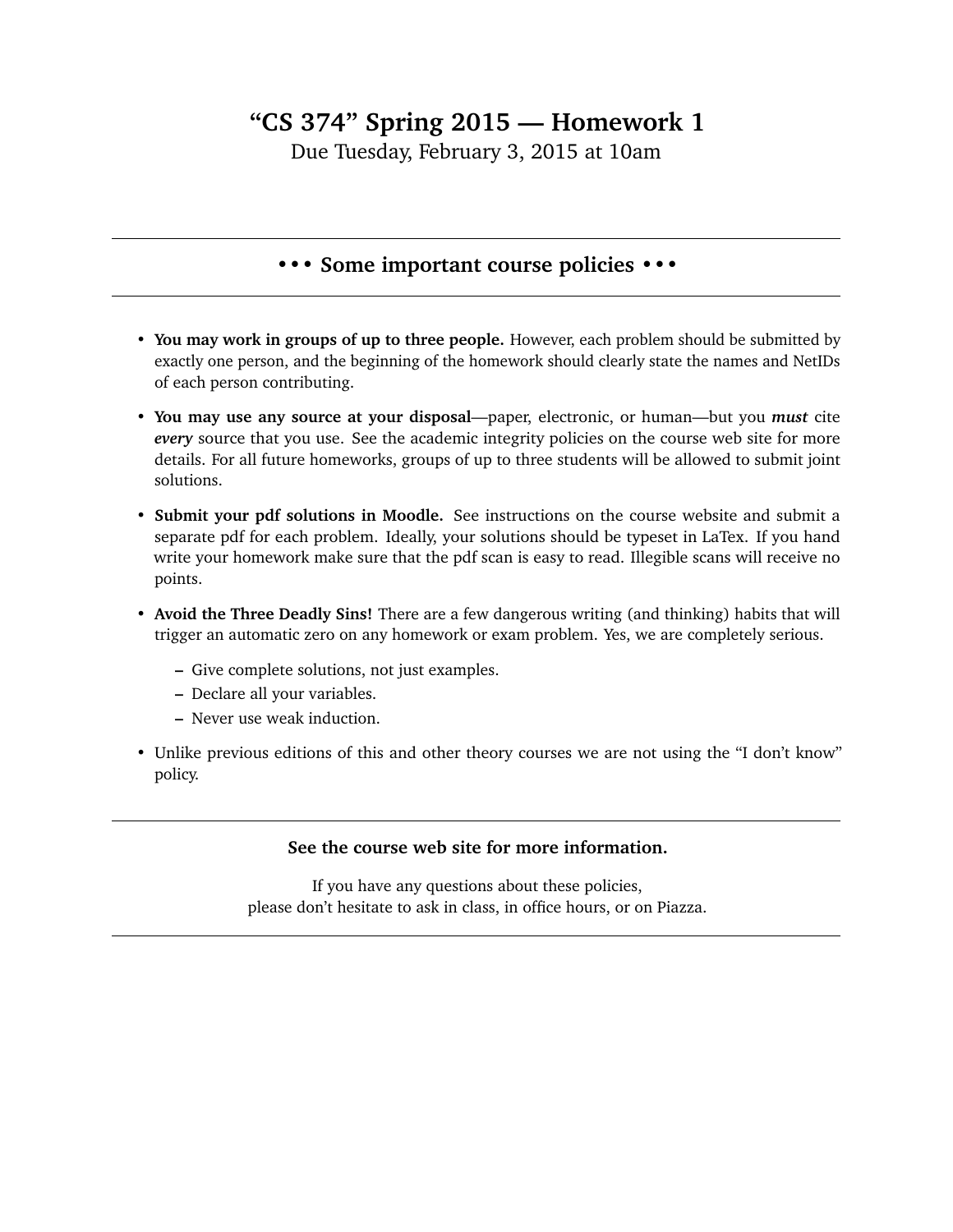1. A regular expression is said to be *top-plus* if it is of the form  $(\alpha_1 + \alpha_2 + \cdots + \alpha_n)$  for some  $n \ge 1$ , where none of the regular expressions  $a_i$  contains an ocurrence of "+". Showby induction (on what?) that every regular language is represented by a top-plus regular expression.

Hints:

- You may assume that for all regular expressions *r* and *s*,  $(r^*s^*)^* = (r + s)^*$
- You may assume a distributive law of concatenation over union, so that  $r(s + t) = rs + rt$  for regular expressions *r*,*s*, and *t*. You may use it more generally, for example,  $(a+b+c)(d+e)$  $ad + ae + bd + be + cd + ce$  for regular expressions  $a, b, c, d$ , and  $e$ .
- 2. Give regular expressions for the following languages over alphabet {0, 1}. Give a brief explanation for why your expressions capture the desired languages.
	- (a)  $L = \{w \mid \text{every nonempty maximal substring of 0s is of odd length. }$  (I.e., every substring of the form  $10<sup>+</sup>1$  has an odd number of 0s between the 1s}.
	- (b)  $L = \{w \mid \text{every third 0 is surrounded by 1s}\}.$
	- (c)  $L = \{w \mid$  each odd-length block of 0s in *w* is followed by an odd-length block of 1s, and each (nonempty) even-length block of 0s in *w* is followed by a (perhaps empty) even-length block of 1s. For example, the strings 00, 0111, 001111000100, 111, and 001111 are in *L*, but the strings 000, 0110011, and 1110 are not.
	- (d)  $L = \{w \mid w \text{ is not of the form } u11v00x \text{ for any } u, v, x \in \{0, 1\}^*\}.$
- 3. Let  $L_1, L_2$ , and  $L_3$  be regular languages over  $\Sigma$  accepted by DFAs  $M_1 = (Q_1, \Sigma, \delta_1, q_0^{(1)}, F_1)$ ,  $M_2 = (Q_2, \Sigma, \delta_2, q_0^{(2)}, F_2)$ , and  $M_3 = (Q_3, \Sigma, \delta_3, q_0^{(3)}, F_3)$ , respectively.
	- (a) Describe a DFA  $M = (Q, \Sigma, \delta, q_0, F)$  in terms of  $M_1, M_2$ , and  $M_3$  that accepts  $L = \{w \mid w \text{ is in } \mathbb{R}\}$ at least two of  $\{L_1, L_2, L_3\}$ . Exactly specify the components  $Q$ ,  $\delta$ ,  $q_0$ , and  $F$  for  $M$  in terms of the components of  $M_1, M_2$ , and  $M_3$ .
	- (b) Prove by induction that your construction is correct.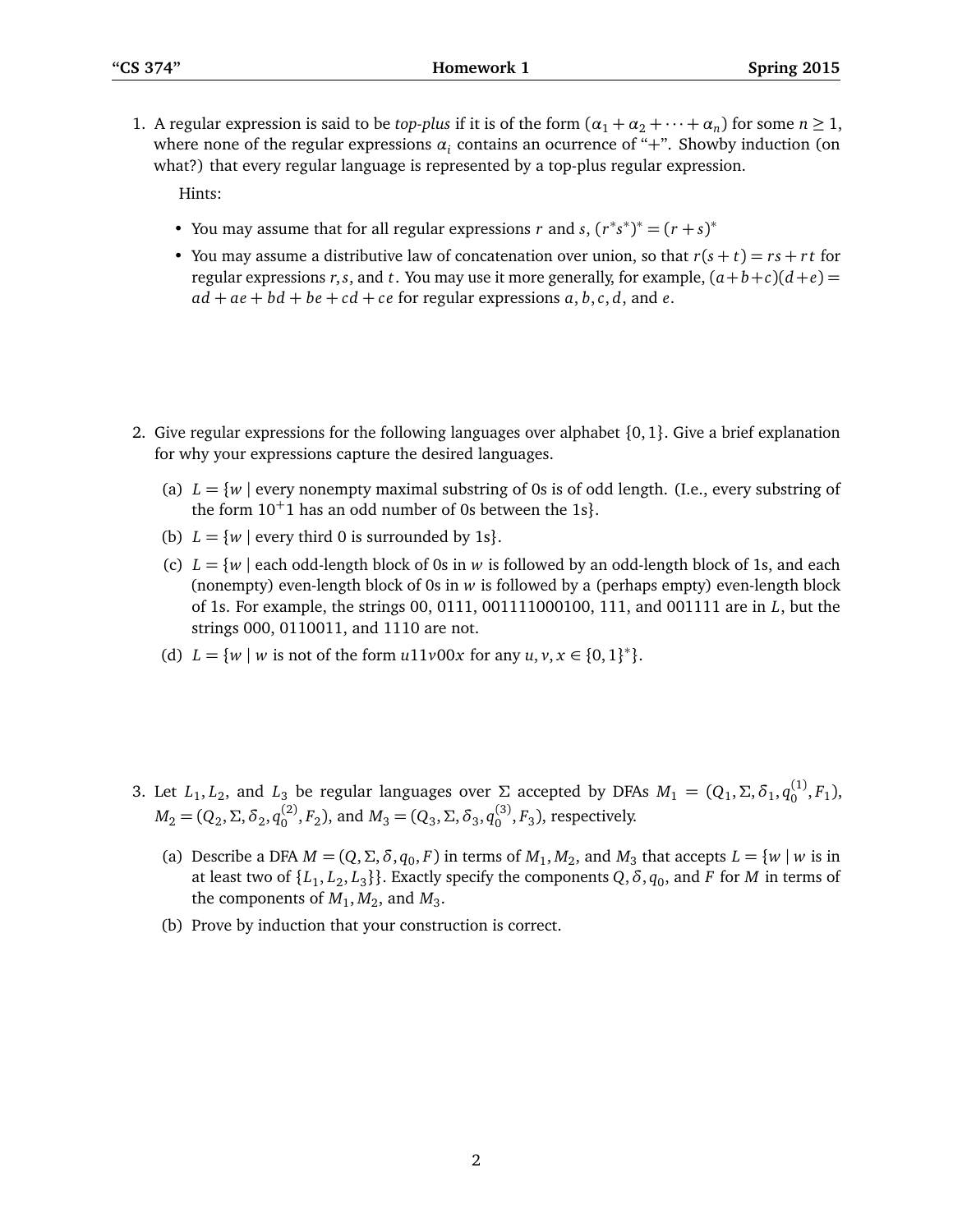## **Not Homework Problems**

The following are *not* being assigned, but are interesting problems you may wish to think about.

- 1. *Interesting; not to hand in.* A *linear set* of natural numbers is a set of the form  $\{a + bi \mid i \in \mathbb{N}\}\$ . A set is *semi-linear* if it is the union of a finite number of linear sets. For all unary languages  $L \subseteq 0^*$ , prove that *L* is regular if and only if  $\{i \mid 0^i \in L\}$  is semi-linear.
- 2. *Fun; not to hand in.* Design a collection of deterministic finite automata to solve the *firing squad problem*: Imagine a row of *n* DFAs. The leftmost DFA is the "general", and all of the other DFAs are "soldiers". Each DFA is adjacent to exactly two others, one on its right, and one on its left, except for the general and the rightmost soldier, who are adjacent to only one other DFA. Initially, all DFAs start in their initial state. At some arbitrary point in time, the general is placed in a special state called "fire when ready", and at some time later, all soldier DFAs must switch into a "fire" state simultaneously, and this must be the first time that any of them is in the "fire" state.

The next state of a DFA may depend only on its own current state, and the current state(s) of its neighbors. The DFAs must all have the same program (that is, they are all identical DFAs), except perhaps for the general and the rightmost soldier. The number of states allowed SHOULD NOT DEPEND ON *n*, the number of DFAs in the line. More specifically, your design should consist of the description of a general DFA, a soldier DFA, and a rightmost soldier DFA, such that regardless of the number of soldiers we line up between the general and the rightmost soldier, the squad will still function properly. Note that this specifically disallows solutions where each soldier in the line figures out how far he is from the general, or the middle, or the right end, by "counting" the delay of some message passed back and forth.

Here is an example of a design which fails miserably: If either of your neighbors are in "fire when ready" state, and your current state is not "fire when ready", then switch to "fire when ready" state. If your current state is "fire when ready", then switch to "fire" state.

In the above example, if at time 0 the general is in state "fire when ready", then the *i*-th soldier (not counting the general) enters the "fire" state at time  $i + 2$ . Of course, the problem is to have them all enter the "fire" state for the first time simultaneously, so this is not a solution.

For even more fun program your solution to create a graphic display of instantaneous "snapshots" showing how the squad performs.

3. *Very challenging; not to hand in.* In this problem we imagine little DFA robots running around a 2-dimensional grid world. We'll leave the formalization of such a DFA to you, but will give the basic idea: The world is made up of a finite 2-dimensional array of cells. A robot occupies one of the cells at any time. The cells are not labeled or numbered. Some of the cells are land cells, and some are water cells. The robot can not go in the water. The robot can "see" any of the eight cells surrounding the one it is on, as well as the one it is on. It can see which of the adjacent cells are water cells, and if any of the nine cells within its sight contains anything else (such as another robot, or a pebble).

Based on the local information available form the nine cells, and the robot's current state, there is a unique next state that it switches to, as well as a next move, such as *go right, go left, go up, go down, pick-up-pebble, put-down-pebble, stay-here*.

Before describing the actual problem, we'll describe and solve a toy problem. We design a robot which, when placed anywhere on a square *island* (an arbitrary sized square grid of land cells, surrounded entirely by water cells), can find a morsel of food if there is one on the island. Note that the design is not allowed to depend on the size of the island. The idea is simple: The robot